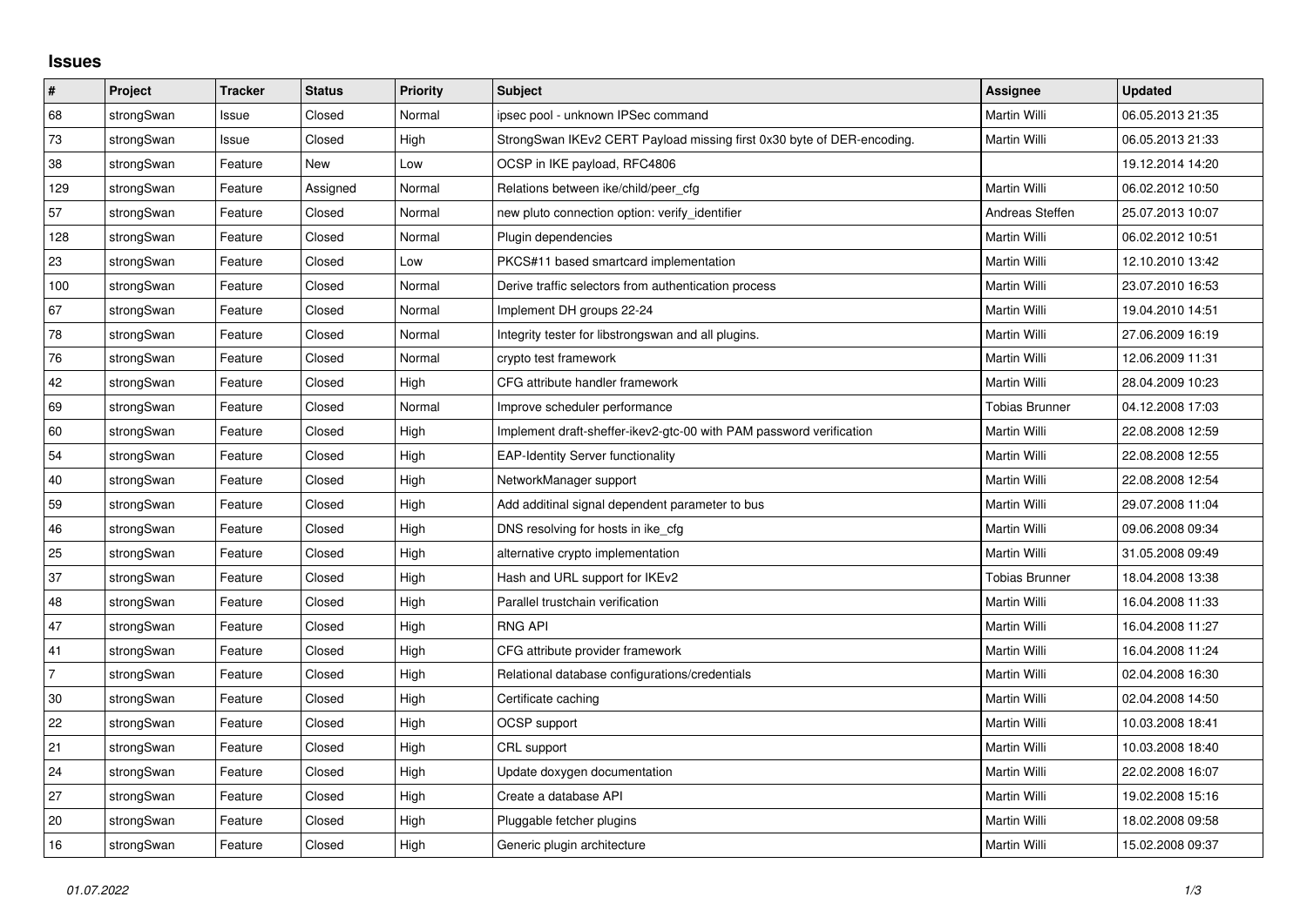| ∦   | Project    | <b>Tracker</b> | <b>Status</b> | <b>Priority</b> | <b>Subject</b>                                                          | Assignee              | <b>Updated</b>   |
|-----|------------|----------------|---------------|-----------------|-------------------------------------------------------------------------|-----------------------|------------------|
| 13  | strongSwan | Feature        | Closed        | High            | Implement a modular credential framework                                | Martin Willi          | 15.02.2008 09:36 |
| 17  | strongSwan | Feature        | Closed        | High            | Pluggable crypto modules                                                | Martin Willi          | 15.02.2008 09:36 |
| 19  | strongSwan | Feature        | Closed        | High            | Include EAP-MD5 into trunk                                              | Martin Willi          | 13.12.2007 09:48 |
| 18  | strongSwan | Feature        | Closed        | High            | Merge EAP-AKA module into trunk                                         | Martin Willi          | 13.12.2007 09:47 |
| 15  | strongSwan | Feature        | Closed        | High            | Implement rauthentication using RFC4478                                 | Martin Willi          | 30.11.2007 14:55 |
| 14  | strongSwan | Feature        | Closed        | High            | Initiate/Terminate IKE_SAs                                              | Martin Willi          | 13.11.2007 14:04 |
| 6   | strongSwan | Feature        | Closed        | High            | XML based configuration interface: Control                              | Martin Willi          | 13.11.2007 14:04 |
| 2   | strongSwan | Feature        | Closed        | High            | Complete MOBIKE support                                                 | Martin Willi          | 31.10.2007 10:30 |
| 5   | strongSwan | Feature        | Closed        | High            | XML based configuration interface: Status query                         | Martin Willi          | 07.08.2007 08:49 |
| 4   | strongSwan | Feature        | Closed        | High            | XML based configuration interface: Infrastructure                       | <b>Martin Willi</b>   | 02.07.2007 16:30 |
| -1  | strongSwan | Feature        | Closed        | High            | Partial MOBIKE implementation                                           | Martin Willi          | 02.07.2007 16:14 |
| 3   | strongSwan | Feature        | Closed        | High            | refactoring of thread management                                        | Martin Willi          | 29.06.2007 14:49 |
| 39  | strongSwan | Feature        | Rejected      | High            | Configuration support in Manager                                        | <b>Martin Willi</b>   | 04.07.2014 11:07 |
| 61  | strongSwan | Bug            | Closed        | High            | When recovering from DPD, firewall rules aren't added as necessary      | Andreas Steffen       | 06.05.2013 21:43 |
| 214 | strongSwan | <b>Bug</b>     | Closed        | Normal          | OS X lacks sem_timedwait                                                | Martin Willi          | 20.08.2012 17:22 |
| 55  | strongSwan | <b>Bug</b>     | Closed        | High            | Implement SHA512/384/256 HMAC with proper truncation in kernel          | Martin Willi          | 03.12.2009 11:41 |
| 79  | strongSwan | Bug            | Closed        | High            | Windows 7 sometimes fails to verify RSA signatures done by gcrypt       | Martin Willi          | 30.06.2009 12:22 |
| 71  | strongSwan | Bug            | Closed        | High            | Improved Acquire handling                                               | Martin Willi          | 20.05.2009 11:54 |
| 49  | strongSwan | Bug            | Closed        | High            | starter log directly to terminal                                        | Martin Willi          | 30.04.2009 10:18 |
| 70  | strongSwan | <b>Bug</b>     | Closed        | High            | IP <sub>v6</sub>                                                        | Andreas Steffen       | 21.02.2009 11:09 |
| 66  | strongSwan | Bug            | Closed        | Normal          | patch for alignment buffer on xscale ARM processor                      | Martin Willi          | 14.11.2008 15:35 |
| 62  | strongSwan | Bug            | Closed        | Normal          | ikev2 missing rekeying support not recognised                           | Martin Willi          | 14.11.2008 15:17 |
| 56  | strongSwan | Bug            | Closed        | High            | New interface for EAP-SIM backend                                       | Martin Willi          | 24.10.2008 10:23 |
| 64  | strongSwan | <b>Bug</b>     | Closed        | High            | MOBIKE with changed NAT mappings                                        | Martin Willi          | 08.10.2008 14:21 |
| 65  | strongSwan | <b>Bug</b>     | Closed        | High            | Many UML tests fail                                                     | Andreas Steffen       | 07.10.2008 07:09 |
| 63  | strongSwan | Bug            | Closed        | Low             | _' missing in testing/testing.conf                                      | <b>Martin Willi</b>   | 30.09.2008 14:49 |
| 51  | strongSwan | Bug            | Closed        | Urgent          | fips_signer should not chek for \$(PREFIX)/libexec/ipsec/ at build time | Andreas Steffen       | 19.08.2008 21:10 |
| 58  | strongSwan | Bug            | Closed        | Normal          | Please fix bashism in /src/ipsec/ipsec.in                               | Martin Willi          | 16.07.2008 09:08 |
| 52  | strongSwan | Bug            | Closed        | High            | Migrate ESP sequence number in update sa                                | <b>Tobias Brunner</b> | 25.06.2008 08:40 |
| 53  | strongSwan | Bug            | Closed        | Normal          | Printf handler for proposal_t                                           | Martin Willi          | 12.06.2008 14:23 |
| 50  | strongSwan | <b>Bug</b>     | Closed        | High            | plutostderrlog option missing                                           | Martin Willi          | 11.05.2008 10:10 |
| 44  | strongSwan | Bug            | Closed        | Normal          | multiple copies of ca certificate in cache                              |                       | 07.04.2008 10:51 |
| 43  | strongSwan | <b>Bug</b>     | Closed        | High            | missing certificate_identity in SQL database causes segfault            | Martin Willi          | 07.04.2008 10:08 |